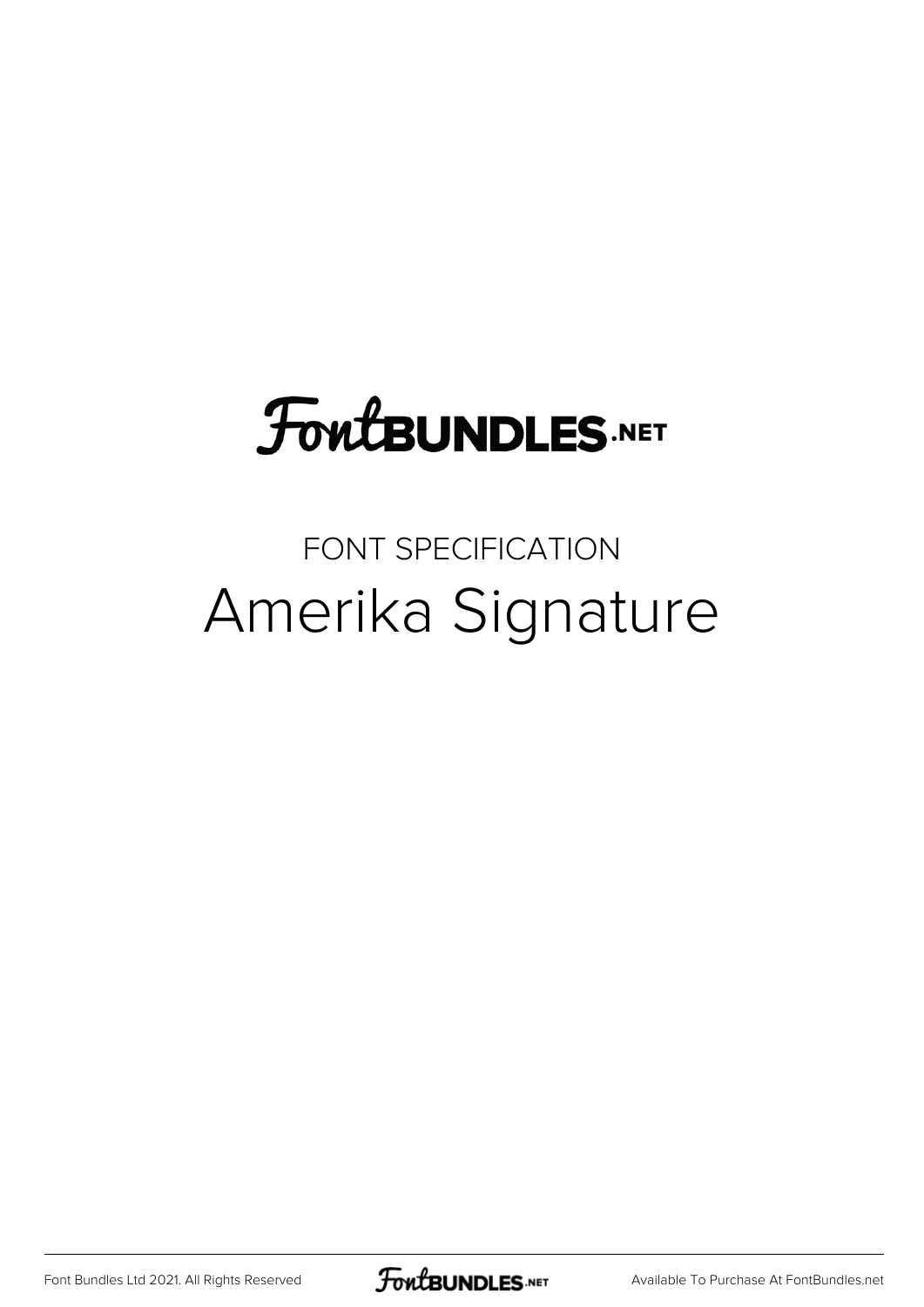## Amerika Signature - Regular

**Uppercase Characters** 

ABCDERGHDKUMOP QRSTINWX 42

Lowercase Characters

abcdefghijklmnopgrofuvaxyz

**Numbers** 

0123456789

Punctuation and Symbols

 $5 = 5$   $2$   $1$   $1$   $2$   $1$   $2$   $1$   $4$  $\bigcirc$  -  $\cdot$  $\mathcal{U}$  $\gg$  $\overline{\mathcal{L}}$ 

## All Other Glyphs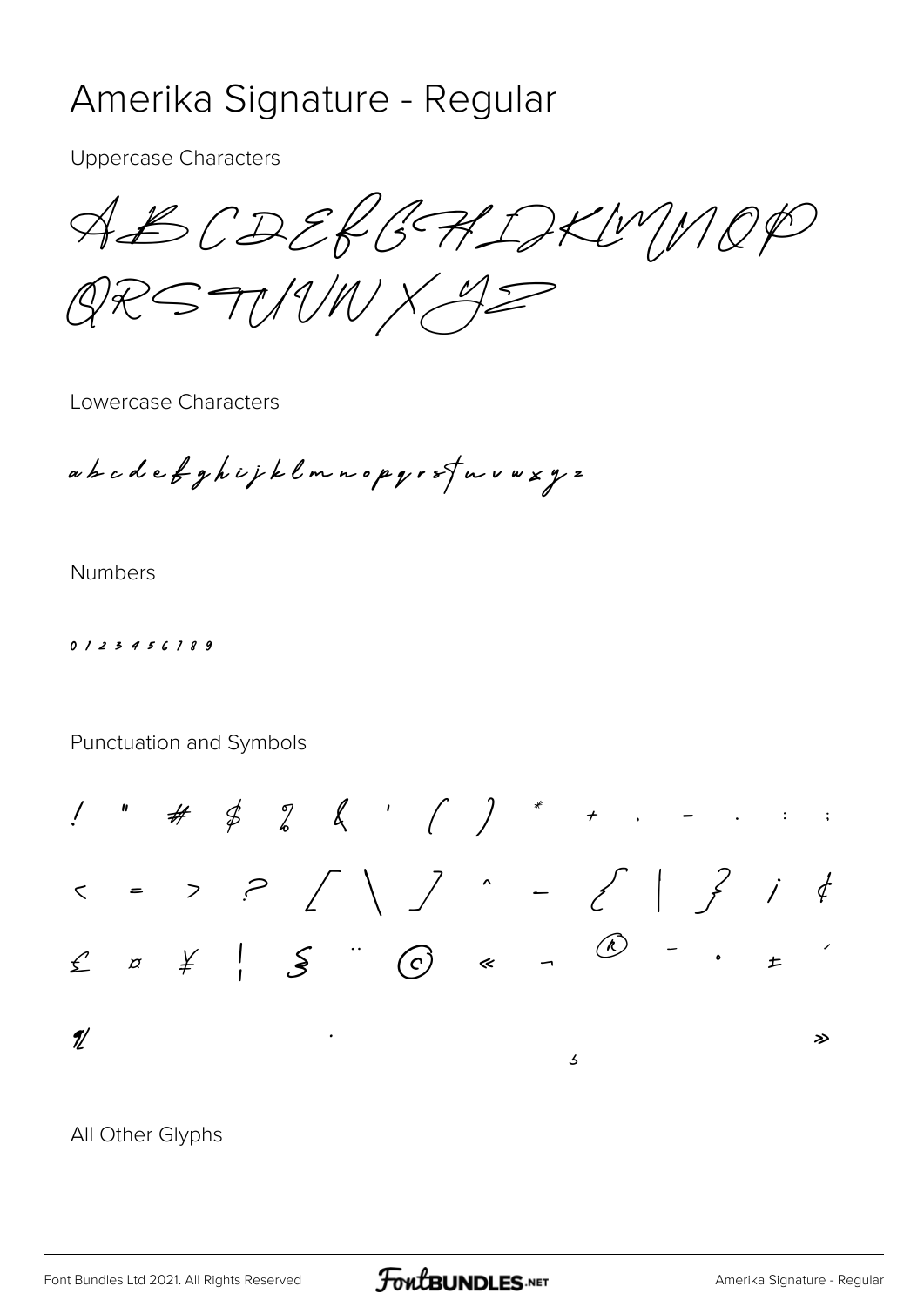$\overrightarrow{A}$   $\overrightarrow{A}$   $\overrightarrow{A}$   $\overrightarrow{A}$   $\overrightarrow{A}$   $\overrightarrow{C}$   $\overrightarrow{E}$  $\acute{z}$   $\acute{z}$   $\acute{z}$   $\acute{z}$   $\acute{z}$   $\acute{z}$   $\acute{z}$   $\acute{z}$   $\acute{w}$ Ò Ó Ô Õ Ö × Ø Ù Ú  $\bigcup_{i=1}^{n} \bigcup_{j=1}^{n} \bigcup_{j=1}^{n} \bigcup_{j=1}^{n} \bigcup_{j=1}^{n} \bigcup_{j=1}^{n} \bigcup_{j=1}^{n} \bigcup_{j=1}^{n} \bigcup_{j=1}^{n} \bigcup_{j=1}^{n} \bigcup_{j=1}^{n} \bigcup_{j=1}^{n} \bigcup_{j=1}^{n} \bigcup_{j=1}^{n} \bigcup_{j=1}^{n} \bigcup_{j=1}^{n} \bigcup_{j=1}^{n} \bigcup_{j=1}^{n} \bigcup_{j=1}^{n} \bigcup_{j=1}^{n}$ å æ ç è é ê ë ì í  $\stackrel{\circ}{\iota}$   $\stackrel{\circ}{\iota}$   $\stackrel{\circ}{\iota}$   $\stackrel{\circ}{\iota}$   $\stackrel{\circ}{\iota}$   $\stackrel{\circ}{\iota}$   $\stackrel{\circ}{\iota}$   $\stackrel{\circ}{\iota}$   $\stackrel{\circ}{\iota}$   $\stackrel{\circ}{\iota}$   $\stackrel{\circ}{\iota}$   $\stackrel{\circ}{\iota}$  $\div$  by  $\phi$  in the  $\phi$  in  $\psi$  if  $\psi$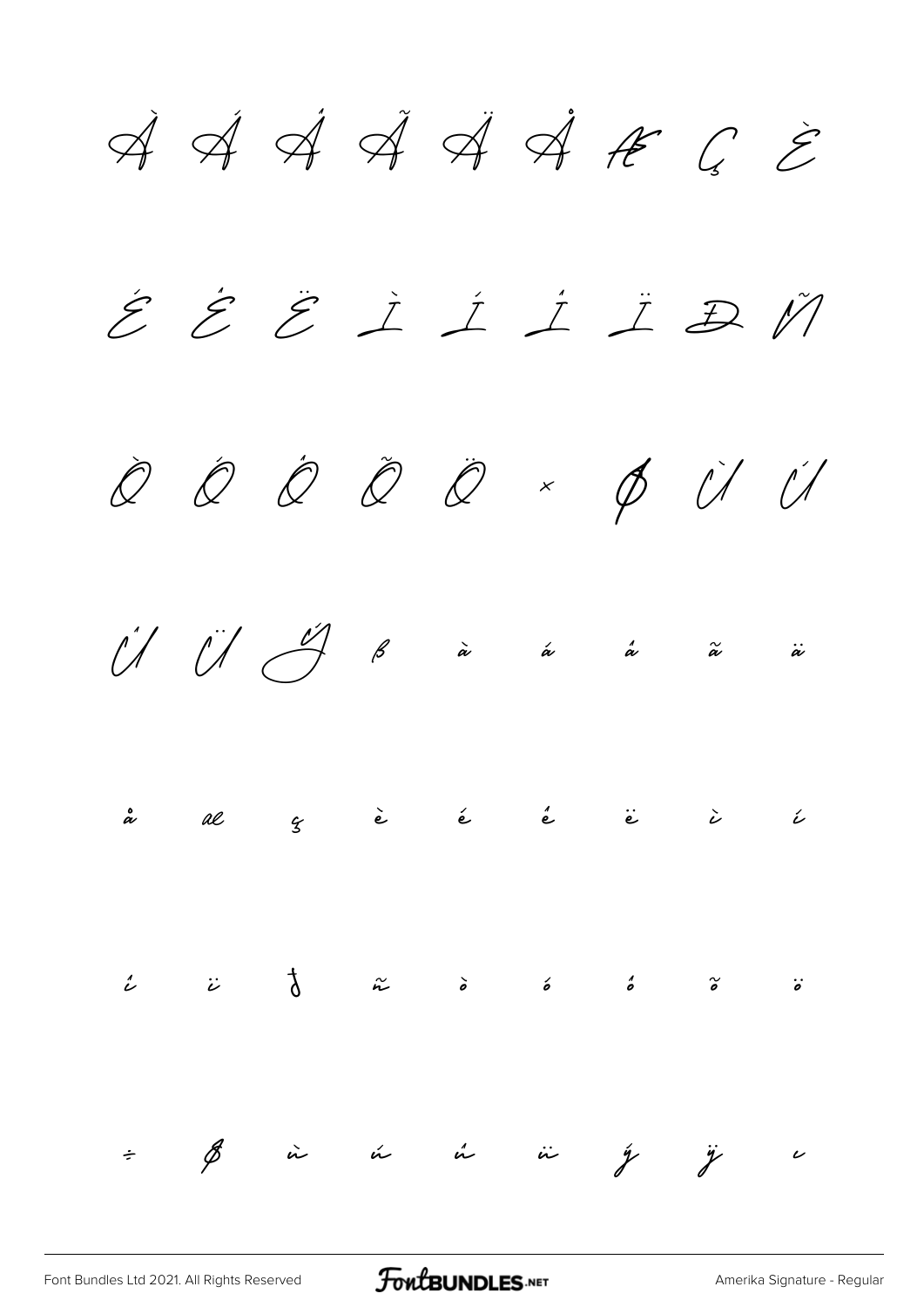$\begin{array}{ccccc} \mathbb{CE} & \mathbb{R} & \mathbb{W} & \mathbb{R} & \mathbb{Z} & \mathbb{Z} & \mathbb{Z} & \mathbb{Z} & \mathbb{Z} & \mathbb{Z} & \mathbb{Z} & \mathbb{Z} & \mathbb{Z} & \mathbb{Z} & \mathbb{Z} & \mathbb{Z} & \mathbb{Z} & \mathbb{Z} & \mathbb{Z} & \mathbb{Z} & \mathbb{Z} & \mathbb{Z} & \mathbb{Z} & \mathbb{Z} & \mathbb{Z} & \mathbb{Z} & \mathbb{Z} & \mathbb{Z} & \mathbb{Z} & \mathbb{Z} & \math$ 











[Font Bundles Ltd 2021. All Rights Reserved](https://fontbundles.net/) **FoutBUNDLES.NET** [Amerika Signature - Regular](https://fontbundles.net/)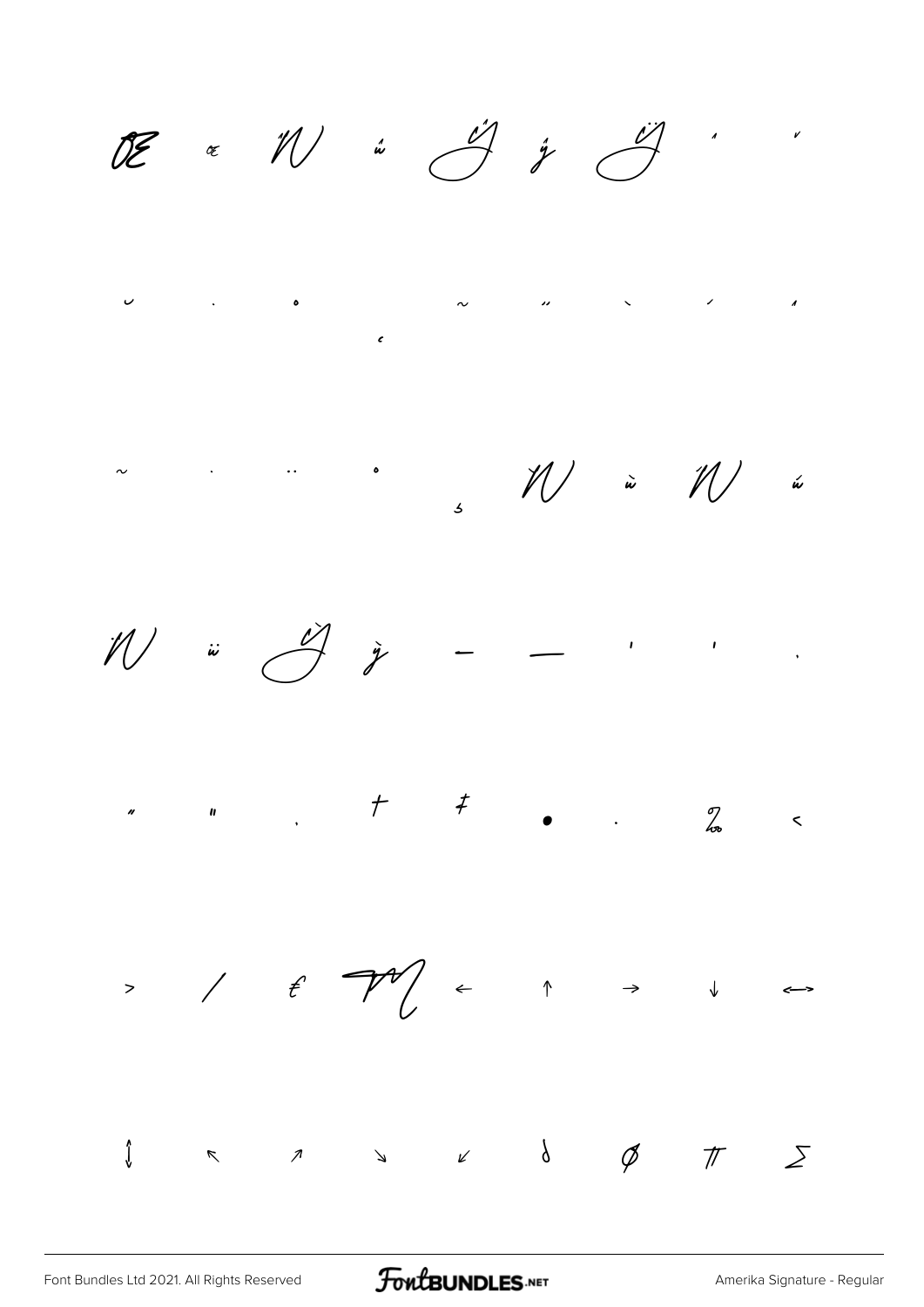